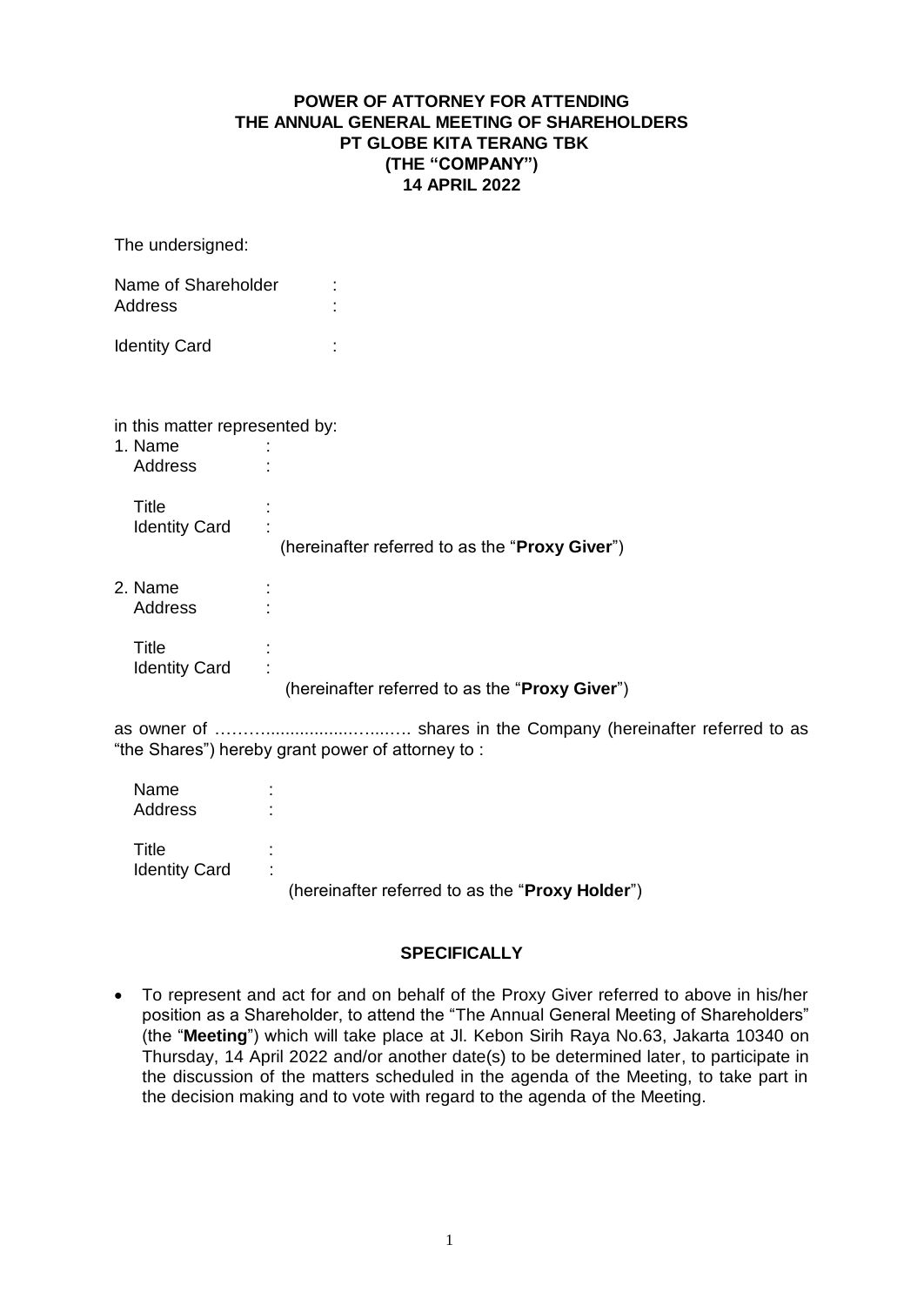

and to grant authority to the Company's Board of Directors with the approval from the Company's Board of Commissioner to determine the honorarium and other terms & conditions in relation to such appointment.

- 3. Approval of changes in the composition of the Board of Commissioners and Board of Directors of the Company.
- 4. Determination of salaries and allowances for members of the Board of Directors and determination of honorarium and/or allowances for members of the Company's Board of Commissioners.